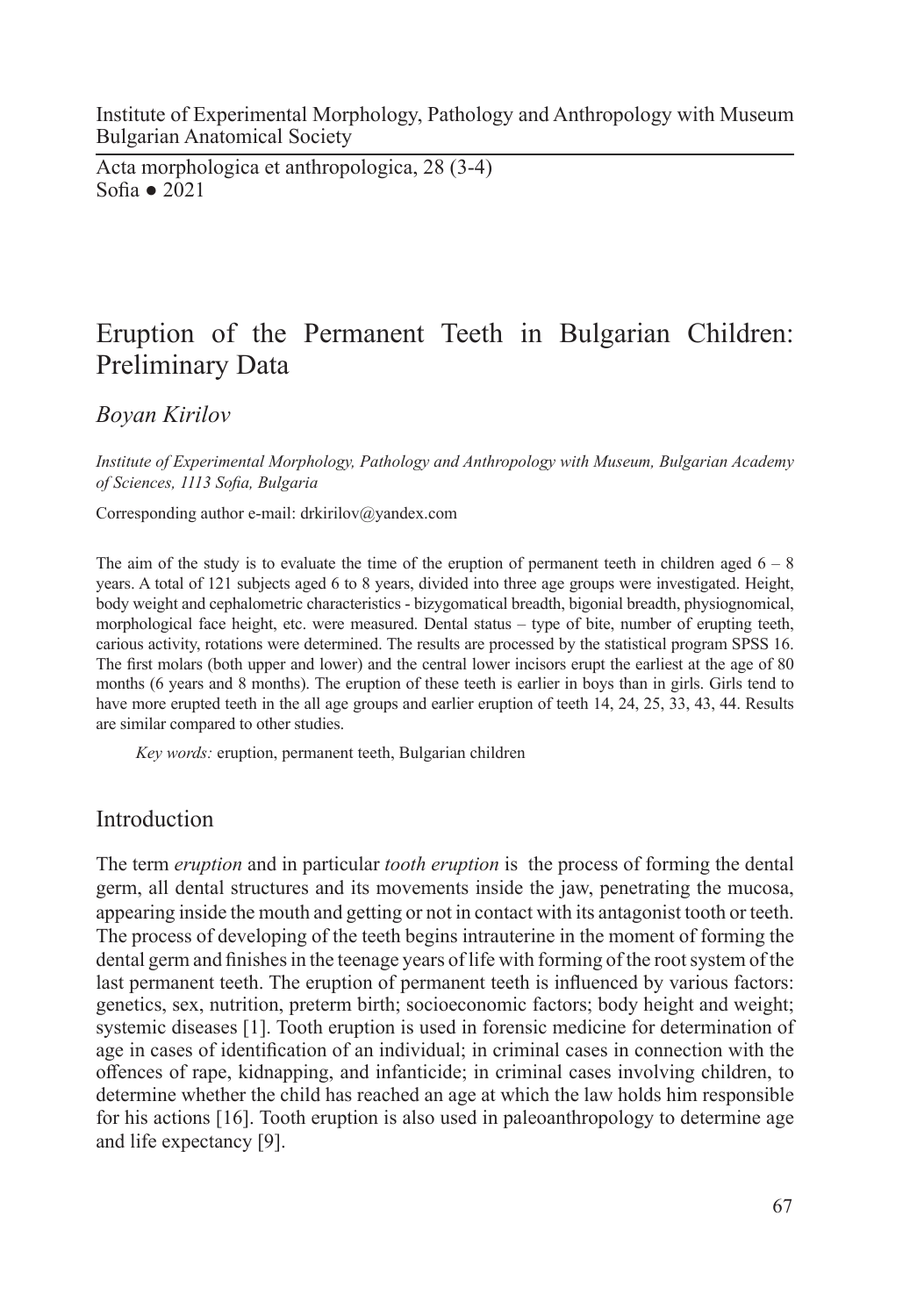The age of tooth eruption is one of the main indicators used to evaluate the biological maturity and morpho-functional status of children. The assessment of the time and sequence of eruption of the different groups of teeth in children allows to establish whether it is normal, retained, retarded or complicated and to take timely measures to optimize their oral health. The eruption of permanent teeth is used in the process of preparing a treatment plan in dentistry and orthodontics [15]. Understanding and knowledge of the processes of normal tooth eruption and its variation is required by each clinician for diagnosing and treatment [14].

The aim of the study is to estimate the time of the eruption of permanent teeth in Bulgarian children aged 6-8 years.

### Materials and Methods

The present study includes  $121$  children  $-53$  boys and  $63$  girls, divided into three age groups  $-6$ , 7 and 8 years. The distribution of the subjects by age and sex is presented in **Table 1**.

| <b>Sex</b> |                |       |       |       |       |
|------------|----------------|-------|-------|-------|-------|
|            | Count          | 6     | 7     | 8     | Total |
| boys       | $\mathbf n$    | 15    | 29    | 14    | 58    |
|            | $%$ within Sex | 25,9% | 50,0% | 24,1% |       |
|            | % within Age   | 60,0% | 42,6% | 50,0% |       |
| girls      | $\mathbf n$    | 10    | 39    | 14    | 63    |
|            | $%$ within Sex | 15,9% | 61,9% | 22,2% |       |
|            | % within Age   | 40,0% | 57,4% | 50,0% |       |
| Total      | $\mathbf n$    | 25    | 68    | 28    | 121   |

**Table 1***. Distribution of the children by age and sex* 

Before starting the examination children and their parents were informed about the purpose of the study. Written informed consent was obtained, in accordance with the ethical principles for medical research involving human subjects in the Helsinki Declaration of World Medical Association [19]. Only children in good general and clinical health were included in the study. The oral and dental status included number of erupted teeth, carious activity and lesions; type of bite, rotations and orthodontic pathology, oral lesions, hypoplasia, dysplasia of the teeth was taken with dental mirror and dental probe. Tooth was registered as erupted when any part of the clinical crown was presented inside the oral cavity. The degree of eruption (from early eruption – only part of the tuberculum or incisive edge presented in the oral cavity to in full occlusion) was also assessed. Some cephalometric characteristics, height and body weight, were also measured by Martin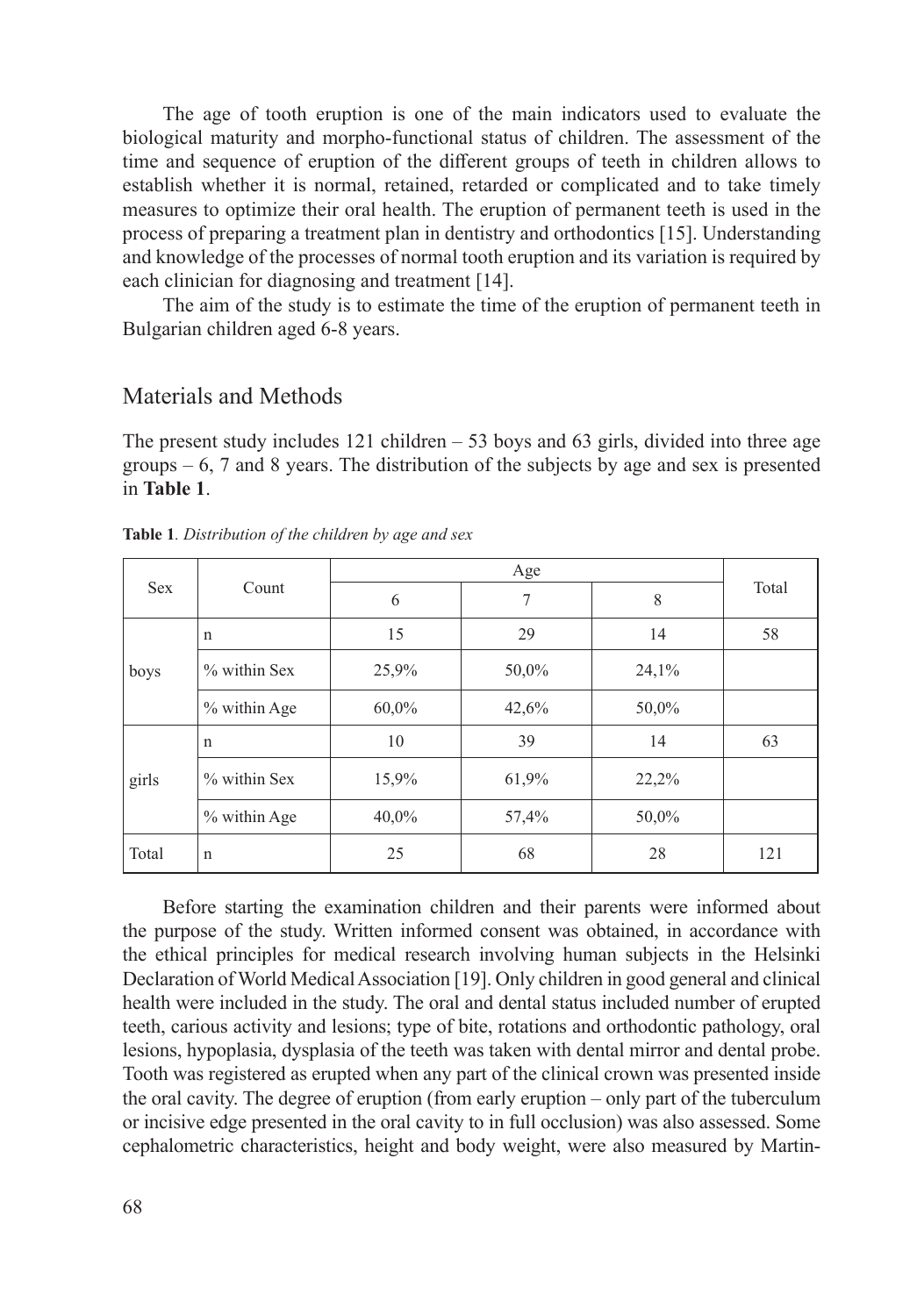Saller's [12] classical method. The statistical analysis was done with the SPSS program 16.0. Frequencies analysis and Pearson Chi-square test were used for determining differences between the sex and age groups.

#### Results and Discussion

Eruption of teeth 12 (upper right lateral incisor), 11(upper right central incisor), 21 (upper left central incisor), 22 (upper left lateral incisor), 32 (lower left lateral incisor), 42 (lower right lateral incisor) is observed in the children aged 6, 7 and 8 years.

In **Fig. 1** is shown the differences in the eruption of upper right lateral incisor (tooth 12) between the children in the three studied age groups. In the group of 6-yearold boys and girls only 12% have eruptive tooth 12. In the group of 7-year-olds the percentage rises significantly with 26.8% and reaches 38.2%, and in the group of 8-year-olds more than half children (57.1%) have erupted upper right lateral incisor. The increment between the 7 and 8 years is significant too (18.9%).



**Fig. 1**. Age difference in eruption of upper right lateral incisor (12)  $(\chi^2_{(2, N=121)} = 11.595, p=.003)$ . The size effect is moderate (Cramer's V = .310)

In **Fig. 2** is shown the differences in the eruption of upper right central incisor (tooth 11). In the group of 6-year-old boys and girls almost half (48%) have eruptive tooth 11. In the group of 7-year-olds the percentage rises significantly with 29.9% and reaches 77.9%, and in the group of 8-year-olds almost 90 % of the children (89.3%) have erupted upper right central incisor. The increment between the 7 and 8 years is significant too (11.4%).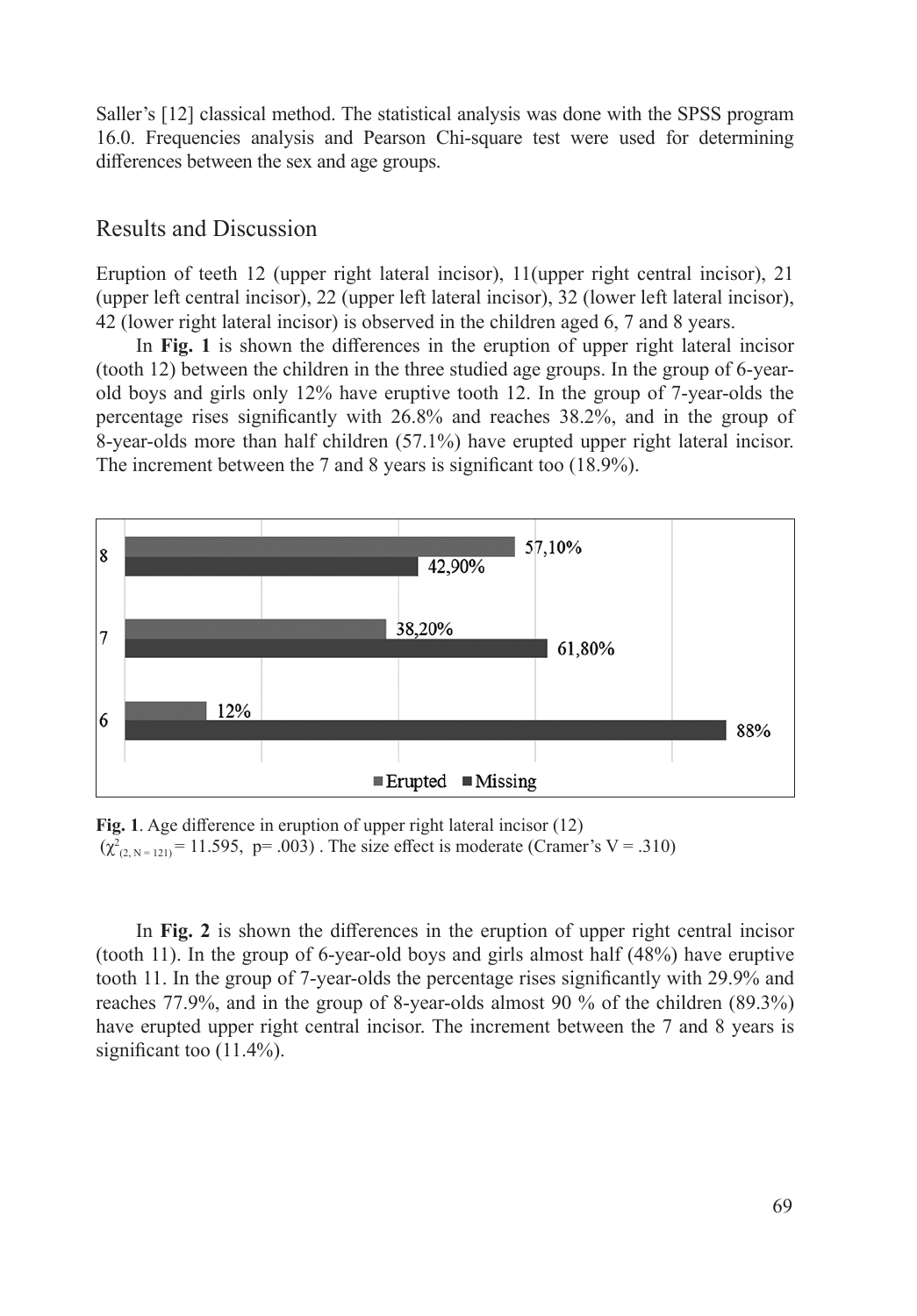

**Fig. 2**. Age difference in eruption of upper right central incisor (11)  $(\chi^2_{(2, N=121)} = 12.847, p = .002)$ . The size effect is moderate (Cramer's V = .326)

In **Fig. 3** is shown the differences in the eruption of upper left central incisor (tooth 21). The results are similar with tooth 11. In the group of 6-year-old children half of them (48%) have eruptive tooth 21. In the group of 7-year-olds the percentage rises significantly with 31.4% and reaches 79.4%, and in the group of 8-year-olds 90 % of the children (89.3%) have erupted upper right central incisor. The increment between the 7 and 8 years is also significant (9.9%).



**Fig. 3**. Age difference in eruption of upper left central incisor (21)  $(\chi^2_{(2, N=121)} = 13.546, p = .001)$ . The size effect is moderate (Cramer's V = .335)

In **Fig. 4** is shown the differences in the eruption of upper left lateral incisor (tooth 22) between the children in the three studied age groups. In the group of 6-year-old boys and girls only 8% have eruptive tooth 22. In the group of 7-year-olds the percentage rises significantly with 31.7% and reaches 39.7%, and in the group of 8-year-olds more than half children (53.6%) have erupted upper right lateral incisor. The increment between the 7 and 8 years is considerable too (13.9%).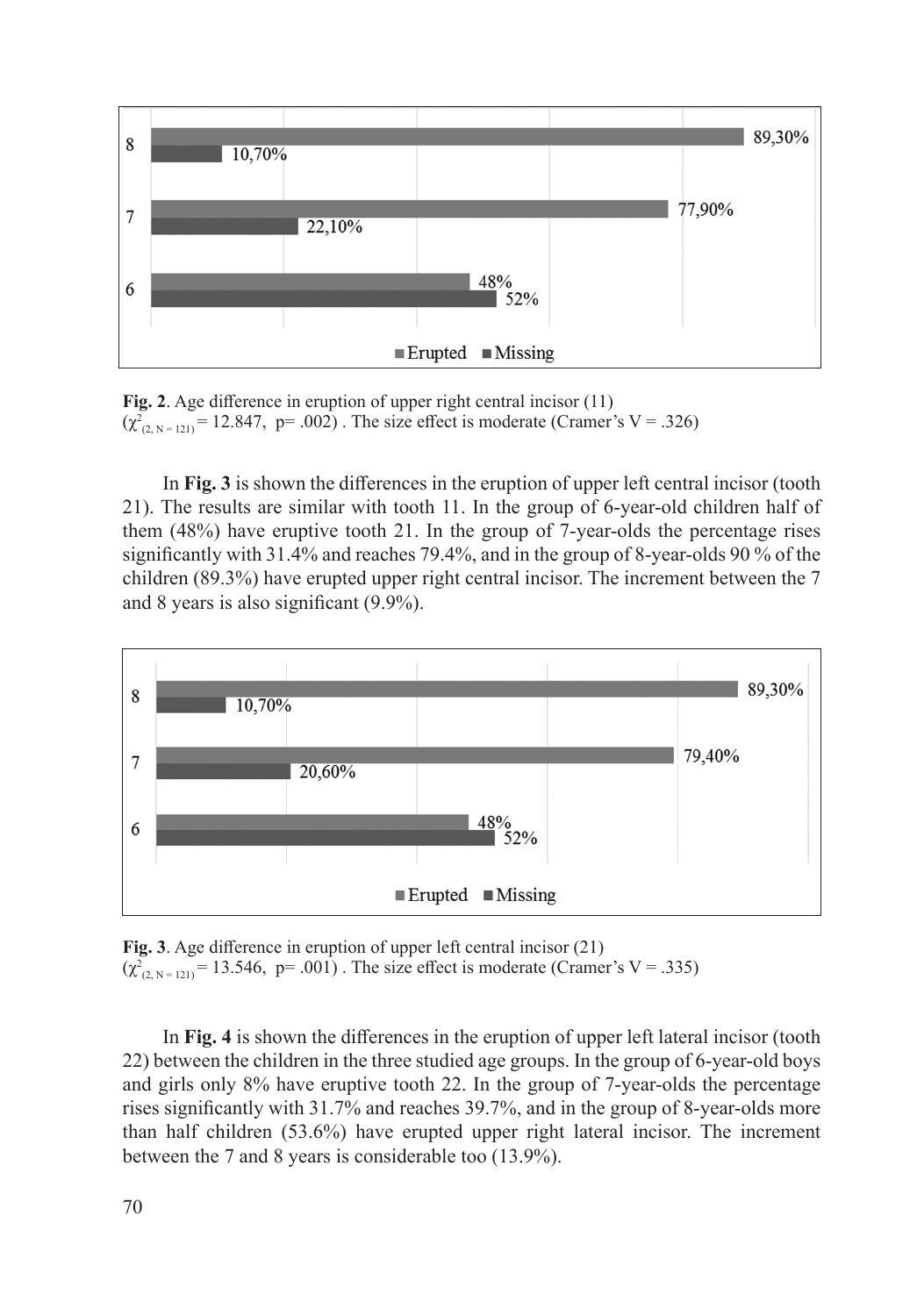

**Fig. 4**. Age difference in eruption of upper left lateral incisor (22)  $(\chi^2_{(2, N=121)} = 12.603, p=.002)$ . The size effect is moderate (Cramer's V = .323)

In **Fig. 5** is shown the differences in the eruption of lower left lateral incisor (tooth 32). Twenty four percentages of 6 years old children have eruptive tooth 32. In the group of 7-year-olds the percentage increases significantly with 48.1% and reaches 72.1%, and in the group of 8-year-olds 78.6% of the children have erupted upper right lateral incisor. The increment between the 7 and 8 years is lower 6.5%.



**Fig. 5.** Age difference in eruption of lower left lateral incisor (32)  $(\chi^2_{(2, N=121)} = 21.756, \, p<.001)$ . The size effect is moderate (Cramer's V = .424)

Similar are the results for tooth 42 (lower right lateral incisor) which are presented in **Fig. 6**. Statistically significant differences (p=.002) in the eruption between the children in the examined age groups are established. In the group of 6-year-olds boys and girls 28% have eruptive tooth 42. In 7-year-old children the percentage achieves 64.7%, with an increase of 36.7%. In the group of 8-year-olds 71.4% of the boys and girls already have erupted upper right lateral incisor. The increment between the 7 and 8 years is 6.7%.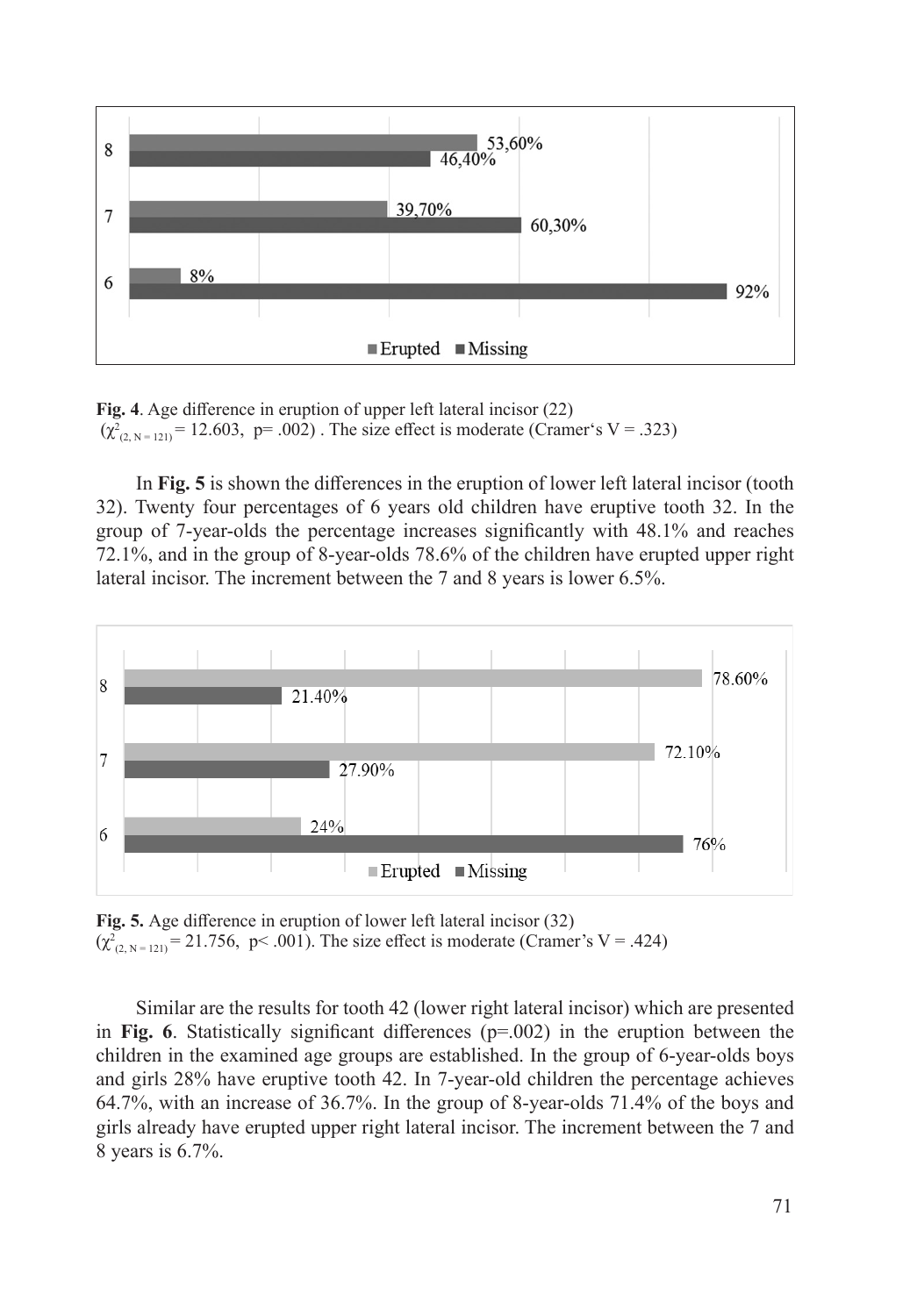

**Fig. 6**. Age difference in eruption of lower right lateral incisor (42)  $(\chi^2_{(2, N=121)} = 12.600, \, p = .002)$ . The size effect is moderate (Cramer's V = .323)

In **Table 2** are presented the data for percentage of erupted teeth in 6-, 7- and 8-year-olds children, divided by sex.

|                | <b>Sex</b>  |       |  |  |  |
|----------------|-------------|-------|--|--|--|
| Age<br>(years) | <b>Boys</b> | Girls |  |  |  |
|                | 55.5%       | 60%   |  |  |  |
|                | 70.5%       | 73.9% |  |  |  |
|                | 53.3%       | 60.5% |  |  |  |

**Table 2**. Percentage of erupted teeth in the different age groups divided by sex

The girls have more erupted teeth than boys in all age groups, but the biggest differences is observed at the age of  $8 - 7.2\%$ . Similar results are obtained for children from other countries [2, 3, 4, 8, 11, 13, 14].

In the three age groups are presented different erupted permanent teeth (**Fig. 7**). At the age of six, all eight incisors (central and lateral of the two jaws) and the first four molars are erupted. At the age of seven another tooth erupts – the lower right first premolar. The most erupted permanent teeth are established at the age of eight – all incisors (central and lateral), all first premolars, all first molars, lower canines and the upper second left premolar.

The eruption of permanent teeth follows a certain sequence. The earliest permanent teeth to erupt are the central lower incisors and the first upper and lower molars. The age in which they are found to erupt is 80 months (6 years and 8 months). Those cases were in boys. The central lower incisor erupted in half of the children and the molars in all of them, which suggest that molars erupt earlier than the central lower incisors. Similar results are found in other studies performed in Greece [17], Turkey [18], Syria [8],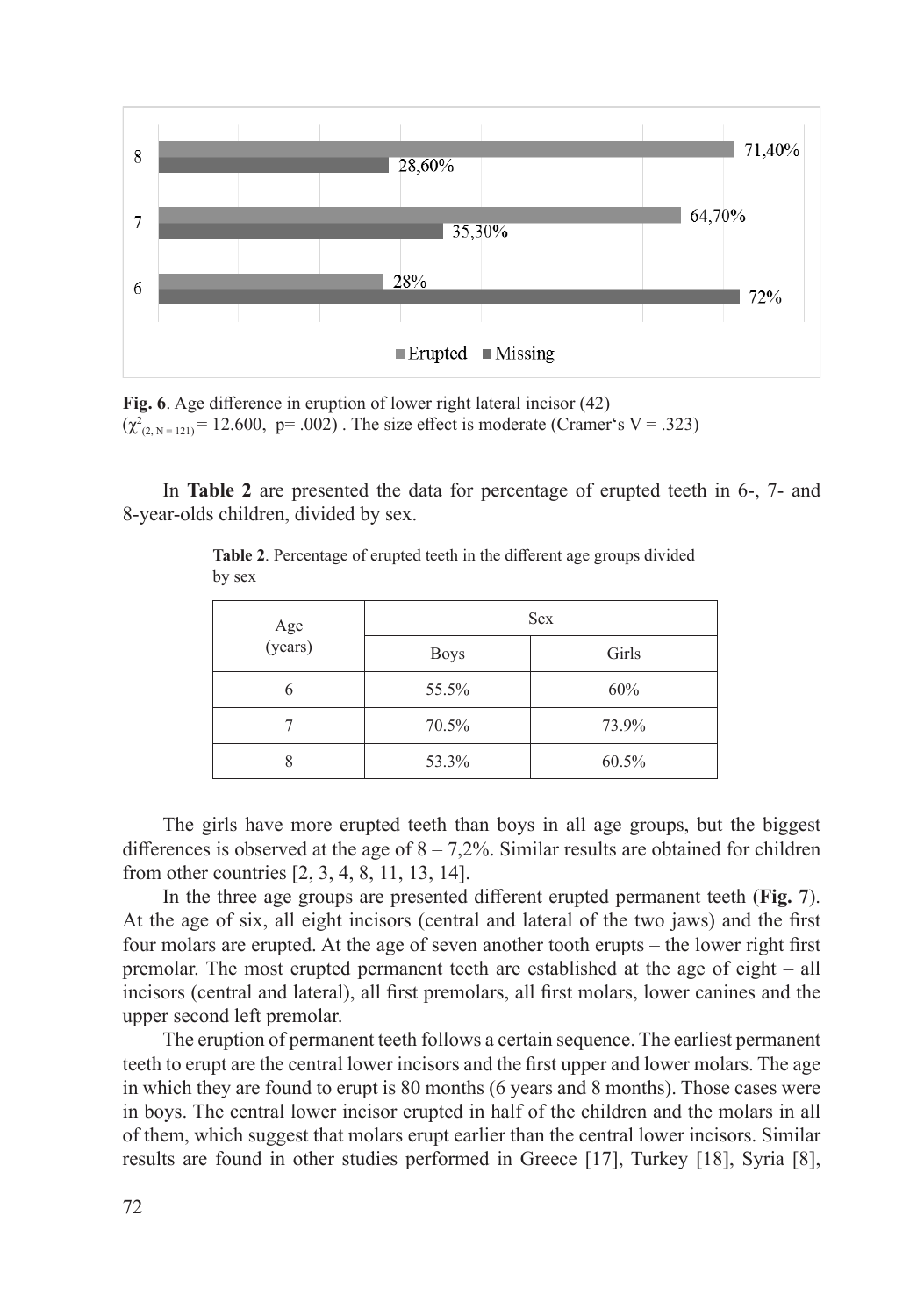**Fig. 7.** Erupted permanent teeth at the different age groups.

| $6XXX21$   12XXX6 | $6XXX21$   12XXX6 |                   |
|-------------------|-------------------|-------------------|
| $6XXX21$   12XXX6 |                   | $6X4X21$   12XXX6 |

Erupted permanent teeth at the age of 6. Erupted permanent teeth at the age of 7.

$$
6X4X21 \mid 12X456
$$
\n
$$
6X4321 \mid 1234X6
$$

Erupted permanent teeth at the age of 8. With "X" are marked the missing teeth

Australia [4], USA [5], Great Britain [7], Lithuania [2], India [6], Spain [10], Uganda [11]. On the other hand at the age of eight years teeth 14, 24, 25, 33, 43, 44 erupt. All of the cases with the mentioned teeth were in girls. Girls tend to have more erupted teeth in all age groups. Dashash and Al-Jazar [8], Carr [4], Almonaitiene [2], Chhabra [6], Kutesa et al [11], Bayrak et al [3], Ogodescu et al [13], Peneva et al [14] present either earlier eruption or more erupted teeth in females.

**Table 3** presents the percentage of erupted upper and lower teeth in all age groups in both sexes.

|  |  |  |  |  |  | Table 3. Erupted teeth of upper and lower jaws in boys and girls from the three age groups |  |  |  |  |  |  |
|--|--|--|--|--|--|--------------------------------------------------------------------------------------------|--|--|--|--|--|--|
|--|--|--|--|--|--|--------------------------------------------------------------------------------------------|--|--|--|--|--|--|

|                        | <b>Sex</b>  |         |             |       |             |         |  |  |  |
|------------------------|-------------|---------|-------------|-------|-------------|---------|--|--|--|
| Teeth                  | 6y          |         | 7y          |       | 8y          |         |  |  |  |
|                        | <b>Boys</b> | Girls   | <b>Boys</b> | Girls | <b>Boys</b> | Girls   |  |  |  |
| Upper molars           | 83%         | 95%     | 91%         | 95%   | 100%        | 100%    |  |  |  |
| Lower molars           | 93%         | $100\%$ | 90%         | 97%   | 100%        | 100%    |  |  |  |
| Upper central incisors | 83%         | 62%     | 83%         | 62%   | 85%         | 92%     |  |  |  |
| Lower central incisors | 96%         | 97%     | 96%         | 97%   | 100%        | $100\%$ |  |  |  |
| Upper lateral incisors | 36%         | 41%     | 36%         | 41%   | 46%         | 64%     |  |  |  |
| Lower lateral incisors | 62%         | 73%     | 62%         | 73%   | 67%         | 67%     |  |  |  |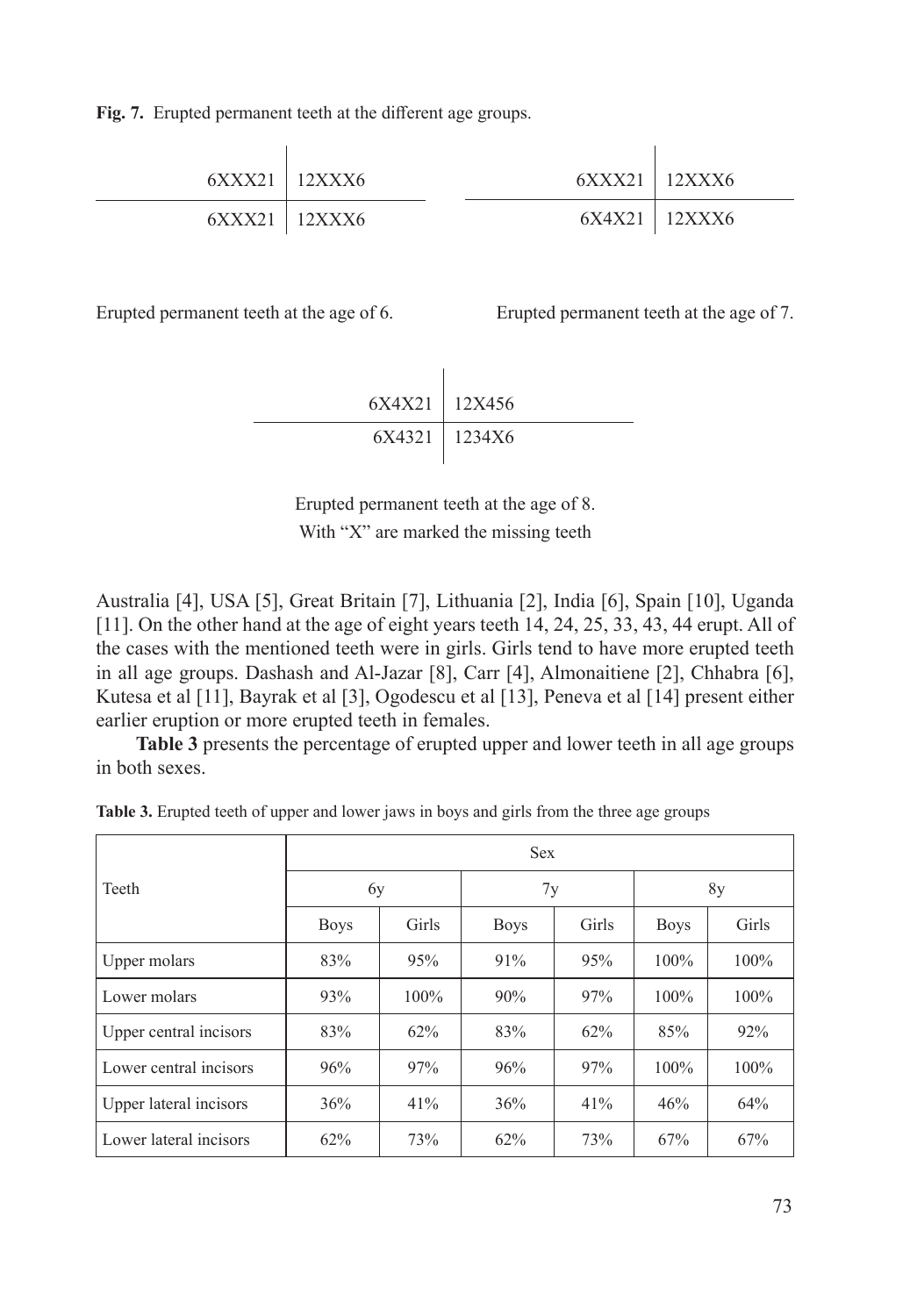The highest percentage of eruptive teeth is observed in the mandible. Other authors obtained similar results - more erupted teeth in the mandible than in the maxilla [2,6,8,10,14].

## Conclusion

Tooth eruption is one of the factors to be used when evaluating the process of physical development and it's used by every dental clinician, working with children. The present study shows tendencies for the time, sequence, sex differences in the process of tooth eruption.

The first molars (both upper and lower) and the central lower incisors are the earliest to erupt at the age of 80 months (6 years and 8 months). The eruption of these teeth is earlier in boys than in girls. Girls tend to have more erupted teeth in the all age groups and earlier eruption of teeth 14, 24, 25, 33, 43, 44.

#### R e f e r e n c e s

- 1. **Almonaitiene, R., I. Balciuniene, J. Tutkuviene.** Factors influencing permanent teeth eruption.Part one – general factors. – *Stomatologija*, **12**, 2010, 67-72.
- 2. **Almonaitiene, R., I. Balciuniene, J. Tutkuviene.** Standards for permanent teeth emergence time and sequence in Lithuanian children, residents of Vilnius city. – *Stomatologija,* **14**, 2012, 93-100.
- 3. **Bayrak, S., E. Sen Tunc, N. Tuloglu, A. Acikgoz.** Timing of Permanent Teeth Eruption in Turkish Children – *Int. J. Clin. Pediatr. Dent.,* **37**, 2012, 207-212.
- 4. **Carr, L. M.** Eruption ages of permanent teeth. *Aust. Dent. J.,* 1962, 367-373.
- 5. **Cattell, P.** The eruption and growth of the permanent teeth *J. Dent. Res.*, **8**, 1928, 279-287.
- 6. **Chhabra, U., S. S. Sidhu, P. Singhal.** Sequence & eruption of permanent teeth in Punjabi boys & girls – *IAA,* **23**, 1993, 45-51.
- 7. **Clements, E. M. B., E. Davies-Thomas, K. G. Pickett.** Time of eruption of permanent teeth in british children at independent, rural and urban schools. – *BMJ,* 1957, 1511-1513.
- 8. **Dashash, M., N. Al-Jazar.** Timing and sequence of emergence of permanent teeth in Syrian schoolchildren. – *J. Invest. Clin. Dent.* 2017, 1-7.
- 9. **De Bonis,.L., L. Viriot.** Teeth and paleoanthropology.  *Connect. Tissue Res.*, 43, 2002, 87-93.
- 10. **Hernández, M., E. Espasa, J. R. Boj.** Eruption Chronology of the Permanent Dentition in Spanish Children – *J. Clin. Pediatr. Dent.,* **32**, 2008, 347-350.
- 11. **Kutesa, A., E. M. Nkamba, L. Muwazi, W. Buwembo, C. M. Rwenyonyi.** Weight, height and eruption times of permanent teeth of children aged 4–15 years in Kampala, Uganda. – *BMC Oral Health,* **13**, 2013, 1-8.
- 12. **Martin, R., K. Saller.** *Textbook of Anthropology*, Stuttgart, Gustav Fischer Verlag, Band 2, 1959. (Lehrbuch der Anthropologie) [in German].
- 13. **Ogodescu, A. E., A. Tudor, K. Szabo, C. Daescu, E. Bratu, A. Ogodescu.** Up-to-date standards of permanent tooth eruption in Romanian children. – *Jurnalul Pediatrului,* **14**, 2011, 10-16.
- 14. **Peneva, M., R. Kabaktchieva, M. Rashkova, E. Tsolova.** Dynamics of tooth development In: *Oral Embriology, Hystology and Biology, Book of pediatric dentistry,* Sofia, Iztok-Zapad publishing house, 2009, 141-151 [in Bulgarian].